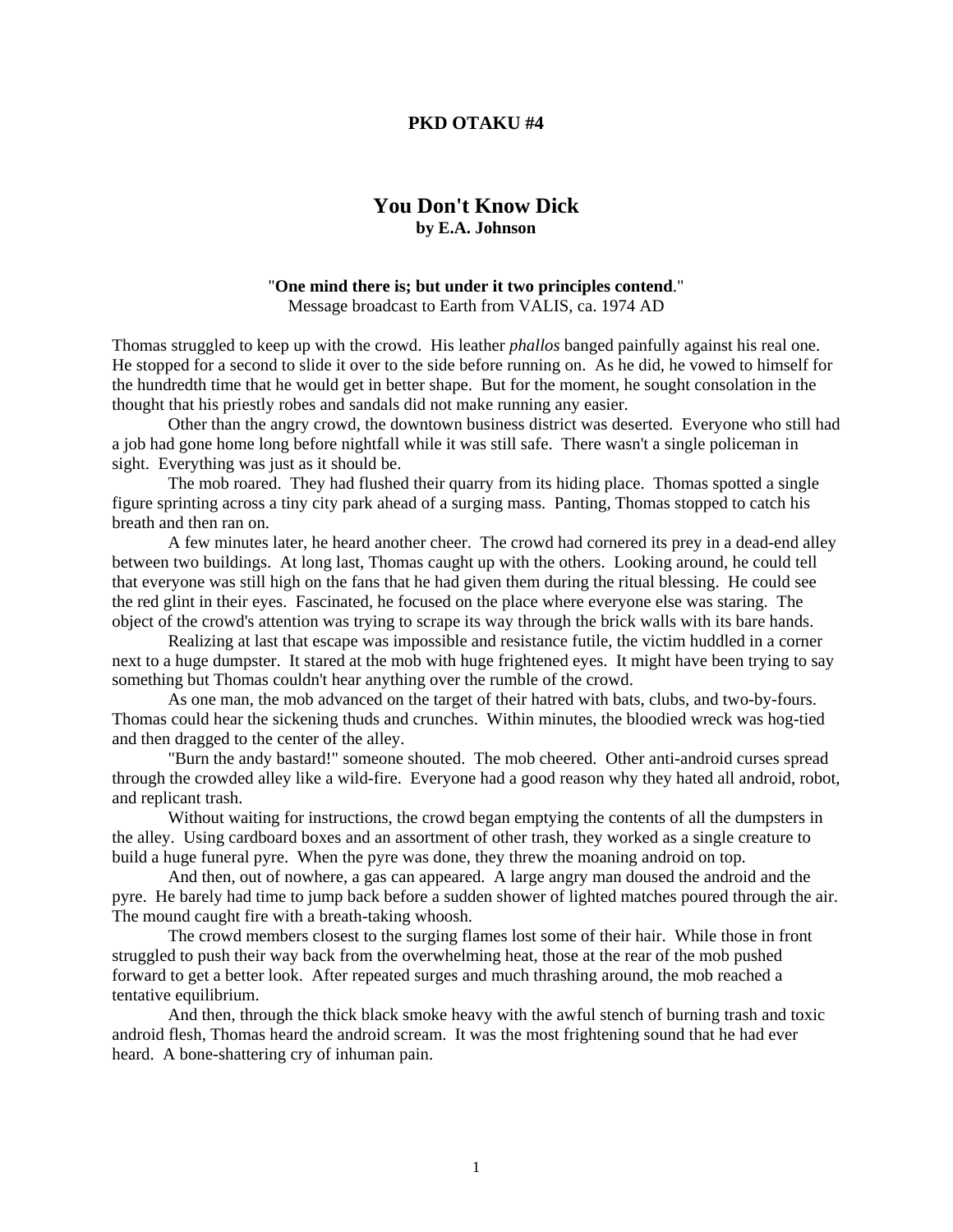Shuddering, Thomas forced his eyes away from the spectacle of the pyre. He stared at the mob instead. The bright flames made everyone glow red. It seemed as if the fans had finally possessed not just their eyes but their entire bodies.

 Thomas went around the corner and gulped down big breaths of fresh air. When he was able to breathe, he yanked open his pill box. His hands were shaking so much that he spilled his collection of holy pills all over the sidewalk. A scattered rainbow of red fans, yellow blessings, blue tongues, orange voices, and green visions stared back up at him. After kneeling down on the cement, he found two white blisses and dry-swallowed them. But several hours later, he was still twitching.

\* \* \*

On the other side of town, John paused by the entrance to the *Zebra Room*. The tips of his fingers were stained red after a hard day's night as a graffiti artist. Before stepping into the pizza parlor, he checked to make sure that the stencil and spray paint were hidden at the bottom of his backpack. He found his way to the bar and sat down on an empty stool.

"What'll it be?" the barman asked.

"A double. *Laphroaig*. Neat," John answered. He had already decided to treat himself.

 While the bartender looked for the right bottle, John tried once again to remember the idea that had come to him while taking his morning shower. He had forgotten to write it down before leaving his tiny conapt. By the time he had remembered, the idea had vanished. The loss had haunted him the entire day.

When the *Laphroaig* arrived, John paid for it with a \$20 coin and left a generous tip on the bar. He gave the glass a gentle swirl and then paused to breath in its aroma. He raised a silent toast to the lost thought and took his first sip. As he felt the welcome warmth spread down into his belly, another thought bubbled to the surface. Reaching for a *Zebra Room* napkin, John pulled out a pen and jotted down the words as they appeared, adding the title to the top only when the rest of the poem was finished.

## THE BUBBLE

From unknown depths the bubble rose and broke the glassy smoothness of my day. As it soared into the hollow of my mind I marveled at the rainbow in its belly and tried to catch it. But my hands, rough and over-eager, ignored its fragility and shattered the delicate thought ... ...leaving nothing but a fading taste on the palate of my awareness.

 Savoring his scotch, John re-read what he had scrawled on the cocktail napkin. Not sure whether it was any good, he shrugged, folded the napkin, and put it away in his pocket. He would figure it out tomorrow when he wasn't as tired.

 After he finished his drink, John grabbed his backpack and headed for the men's room. Since the room was empty, he pulled out both the stencil and the red spray paint and then went to work. Within seconds, the words *Remember #6. The Empire Never Ended* from the Holy Tractates were bleeding on all three stalls. John put away his tools, stopped to piss in the single working urinal, and then strolled out.

 As he whistled his way down the well-lit street, John spotted several acolytes headed his way. Each was wearing a brand new leather *phallos*. John stifled a laugh. No matter how many times he saw the Brethren wearing the symbol of their faith, he always imagined them as dazed revellers who had lost their way to the Bacchanalia or confused actors in search of one of Aristophanes's plays.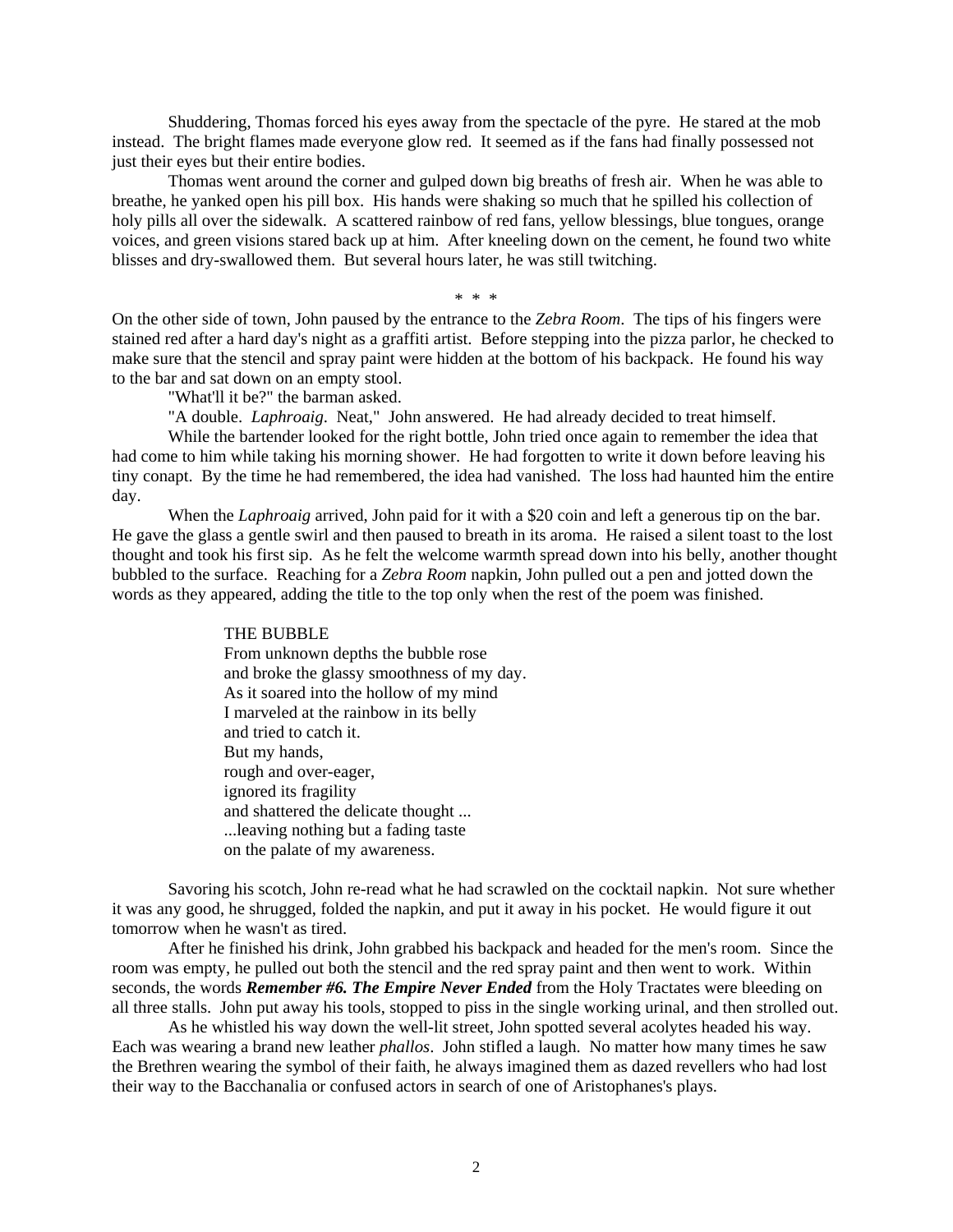John smiled at the acolytes as they walked by, flashed them the peace sign with his stained fingers, and said, "KING."

 Surprised to hear the traditional greeting from such a non-traditional source, it took a moment for the acolytes to respond with the appropriate "FELIX."

\* \* \*

Thomas spent a sleepless night in his spartan cell. When morning finally came, he stumbled out of the monastery and crossed the huge courtyard in order to attend the Matins at the Cathedral of Hagia Sophia. When the service ended, he followed the other brothers back towards the refectory to break the night's fast.

 During the silent morning meal, one of the elder brothers approached and left a short note. Thomas almost choked when he read, "The Dick will see you at the *Omphallos*. Now." Without taking another bite of his bread, Thomas put away his water cup and then hurried towards the spiritual center of the Cathedral.

 When he arrived at the circular *Omphallos*, The Dick was sitting alone in the middle of the room. The Pink Beam flickered on her forehead. The wallscreens were covered with Holy *Vuzak*--an endless succession of Klees, Picassos, and Kandinskys flashing in and out of view.

After a moment, Thomas managed to croak out his greeting. "KING!"

 "Ah ... FELIX," The Dick replied as she turned towards him. "FELIX to you, Brother Thomas. We are glad that you could come and see us now. We have been meaning to talk to you for quite a long time ..."

 "I am honored, Father Margaret," Thomas replied as he kissed the offered ring. "How may I serve Your Grace?"

 The Dick frowned as if deep in thought. "So tell me, did you enjoy the little retirement party last night?" She didn't seem to notice that her left hand was playing with her ringed *phallos*. "We heard it was quite a success ..."

 "Yes, Your Grace," Thomas answered. "The Church's loyal followers retired the offending replicant."

 "We are glad," The Dick commented. "So very glad. We also heard that you distinguished yourself at the pre-retirement blessing."

"I always strive to do my best, Your Grace."

 "Yes, you should ... strive that is ...," The Dick paused for another moment before continuing. "You know, your older brother John is becoming quite a thorn in the side of the Church. We find his work with those MAN! Schismatics to be rather annoying."

"I am sorry, Your Grace," Thomas hastened to reply. "But--"

 "But ... we are not our brother's keeper. Yes, we understand," The Dick paused again. "However, we would like to bring him in for a little ... ah ... conversation. Do you think you might be able to help?"

"Of course, Your Grace. What did you have in mind?"

After The Dick explained what was on her mind, she blessed and then dismissed Thomas. As he walked out of the *Omphallos*, the elder who had delivered the note cornered Thomas. The obsequious brother wanted to know if the meeting with the *Iron Maiden* had gone well. Annoyed by the man's impertinence, Thomas held up the little pill that The Dick had given him along with her blessing: a rare pink beam.

 Disgusted, the elder brother stared with envy at the pill before saying, "Well, I guess you must have done something right. You're dismissed ... *brother*."

\* \* \*

A small group of peaceful demonstrators gathered at Speaker's Corner in Buddha Park to protest last night's brutal lynching of another android. John mingled with the crowd, stopping to talk to some, while exchanging a sad glance or a simple touch with others.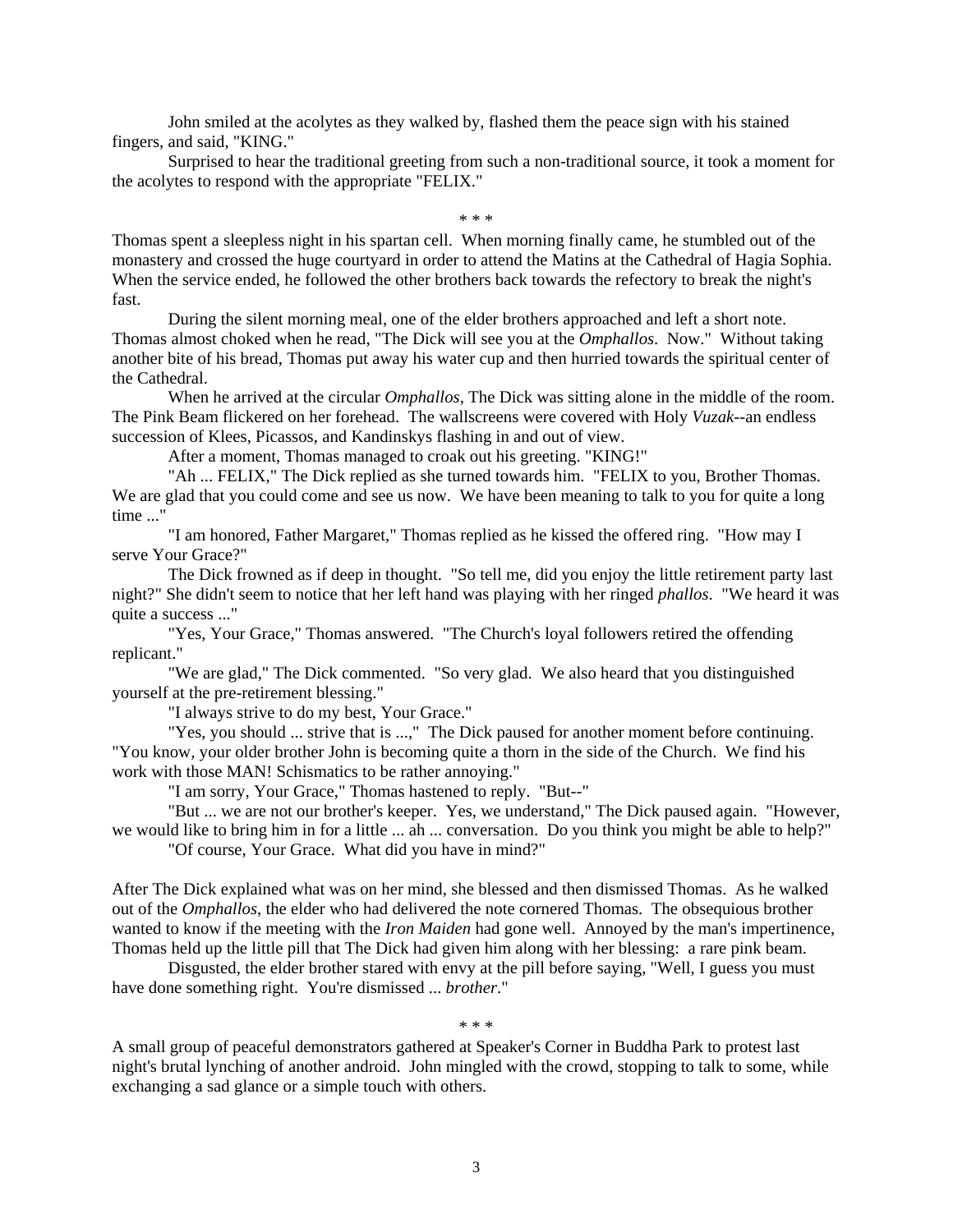The size of the demonstration grew as everyone listened to the passionate words flowing from the alternating human and android speakers. John worked the crowd, passing out copies of one of the little *samizdat* pamphlets that he had prepared for MAN! This particular *double* featured two Dick essays-- "The Android and the Human" backed by "Man, Android, and Machine"--that had long been banned by the Church.

 At some point, one of the meeting organizers ran up to him and said, "Hey, John, you're on. It's your turn next."

 John threaded his way through the crowd and climbed up on the stage. He stood silent in front of the microphone for a full minute. He could feel the anxious crowd locking its full attention on him as they waited in anticipation for his first word. When he felt the tension reach its peak, he said: "The violence must stop!"

 The crowd responded on cue. The demonstrators began clapping in unison after a shouted scattering of "Amens!" The unified clapping grew louder and louder. After another minute passed, John raised his hand for silence. The clapping stopped.

 "Androids are not corporate chattel. Androids are not human property. Androids can not be 'disposed of after use.' As you all know, the Church failed each and every one of us when it declared that androids were not human. Instead of continuing to **ask** Dick's great question: 'What is Human,' the Church had the audacity to provide **the answer**. But their answer is the wrong one." The rapt crowd absorbed John's every word.

 "It doesn't take much to see that androids are living, thinking, and feeling beings, now does it? Hath not an android eyes? Hath not an android hands, organs, dimensions, senses, affections, passions? Is not an android fed with the same spiritual food, hurt with the same weapons, warmed and cooled by the same winter and summer as a human?" John paused again as if waiting for an answer.

 "The selective and systematic slaughter of androids by corporations must be terminated. The random lynchings in our cities and towns must end. The violence must stop. And the only way to stop the violence is to bring an end to the institution behind it. As it is written in the Forty-First Tractate of the Great Dick: *"The Empire is the institution, the codification, of derangement; it is insane and imposes its insanity on us by violence, since its nature is a violent one.*"

 After one last pause, John shouted: "The Empire must end so that MAN! may be born. Manumit Androids, Now!" He raised his fist in the air.

 The crowd took up the chant with their fists in the air. "Manumit Androids, Now! Manumit Androids, Now! Manumit Androids, Now!" Here and there, humans stopped to embrace the few androids in the crowd. And within minutes, everyone was ready to march on City Hall, placards held high and banners waving.

 As John climbed down from the stage, someone stepped out of the crowd and slipped him a piece of paper. Without even thinking, John stuffed it into his pocket and ran ahead. He was going to lead the chanting crowd on its march through the center of the city and past the walls of the Hagia Sophia Cathedral.

That night, as he undressed after an especially exhausting day, he found two pieces of paper in his pocket. One was the napkin that contained his poem. The other was a note that said: "Please meet me at the *Palm Tree Garden* tomorrow at noon. It's very important. Your brother, Thomas."

\* \* \*

The *Palm Tree Garden & Waterbar* was one of the swankiest places in town. An eclectic cross between a cafe and a botanical garden, the somewhat steamy greenhouse was host to the city's elite movers, shakers, powerbrokers, and religious elders. Between the branches of giant ferns and towering coconut palms, you could catch occasional glimpses of the latest commercial *Vuzak* playing on the wallscreens. An image of a nude *Madonnita*--one of the many cloned offspring of last century's legendary Madonna--undulated in and out of view.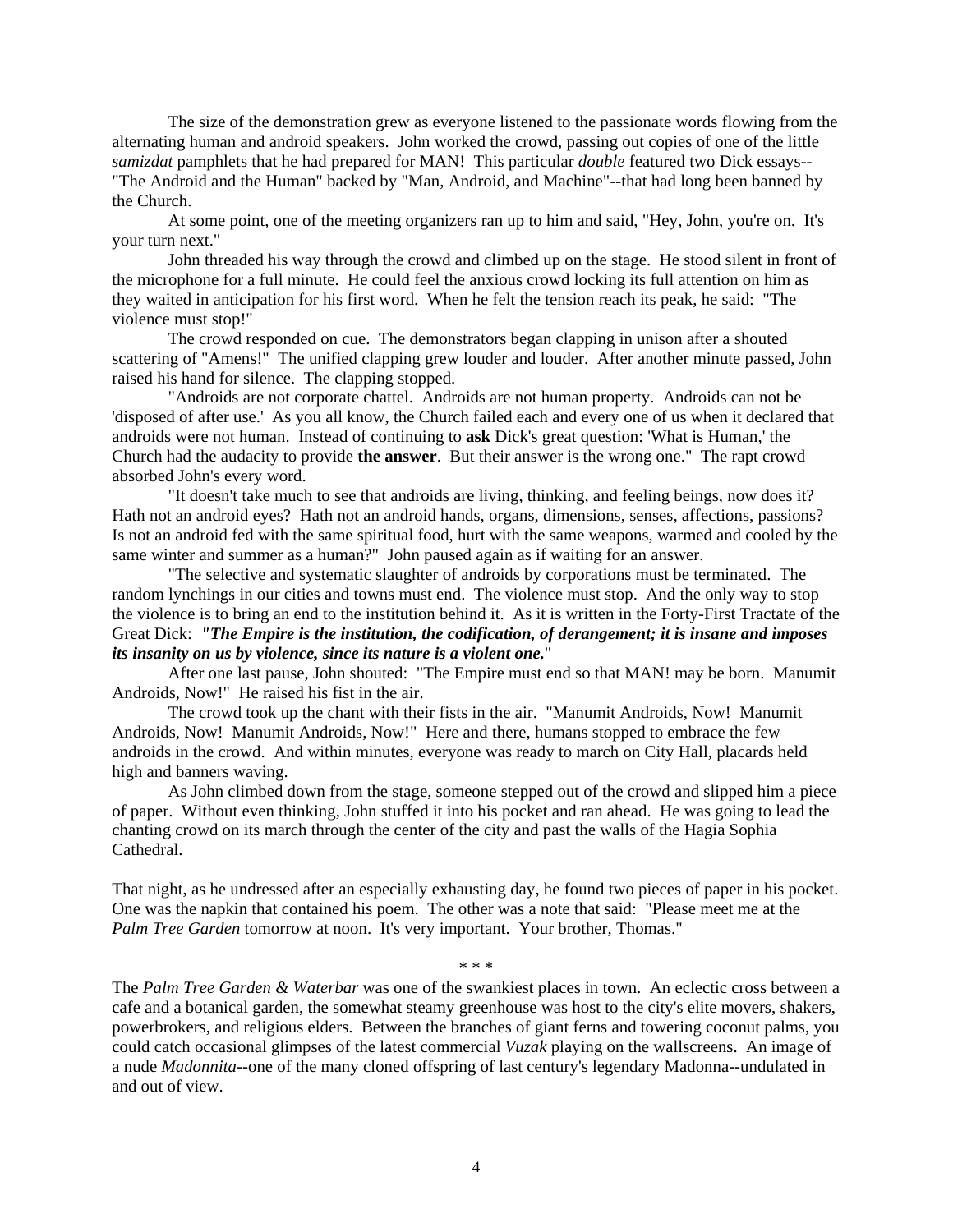"Hi, Tom. You must be doing well if you're hanging out at a place like this," John smiled as he walked in the door five minutes late. He held out his hand to his waiting brother.

 Thomas hesitated for a moment before shaking it. "You know I hate it when you call me that." After a pause, he went on, "But I guess I should be grateful that you even bothered to show up at all."

 The belly-dancing hostess led them to an isolated table hidden deep in the lush green jungle. The menu screen displayed a tiny portion of the five hundred different types of mineral and spring water available that day. If you touched any of the little bubbles on the screen, the terminal would display the chemical analysis, source, certification of purity, description of taste, and a dozen other pieces of information about the water of your choice.

 John and Thomas sat in silence as they scrolled through the water list and pretended to look at all the rare types of domestic and imported water. When they stopped playing with the screen, someone materialized beside their table.

 "Hi, my name is Terry. I'll be your waterboy this afternoon. May I tell you about our special waters today--or are you ready to order?"

 "I think we're ready to order," Thomas answered. "I'll take twelve ounces of the chilled *Canadian Glacier*. No ice."

 "A lovely choice, sir," Terry agreed. "At only four particles per million, it's simply the purest water left in the world. You can't do any better than that--even if you were to find out where in British Columbia it comes from. And you, sir? What will you be having?"

"I think I'll try the *Akva*. Twelve ounces would be fine--chilled and without ice," John said.

 "Ah, the wonderful gift of Hesjuvalla Spring--the glory of Iceland. A lovely choice as well, sir. I will be back with your drink orders in a minute," Terry said and vanished. The uncomfortable silence returned.

 John pulled out a copy of his little underground *double*. "Here, try a sample of my latest effort. Don't worry, it won't bite you. They're words by the great Dick himself. Of course, you might not have seen them before ... since your beloved Church has banned certain texts as being *unorthodox*. You might want to read these essays before you go off and do any android bashing."

Thomas twisted in his seat but crammed the pamphlet in his pocket. The silence resumed.

 "OK. I'll bite. So why did you want to see me?" John asked. "Are you having doubts about your religious calling?"

 "Actually, I was hoping that you would have seen the error of your ways and decided to join us," Thomas replied.

 "Oh, Tom. Come off it. When are you ever going to give it up? Haven't you figured it out yet? The world has always been divided into two types of people. There are people like you who want answers and there are people like me who want questions. So what is it you really want?"

 Terry returned with their glasses of water. A consummate professional, he realized that the two men were having an argument. As a result, he served their drinks without a single word or wasted motion and disappeared back into the garden without even being noticed.

 "You know, John," Thomas continued. "I'm worried about you. I really am. Those MAN! Schismatics you associate with are nothing but trouble."

 "Trouble?" John laughed. "You've been hanging out with your Rhipidon Society thugs for so long that you are starting to sound like them."

 Thomas reddened. "They're not thugs. The Society and its allies brought down the Empire. They are the ones who put an end to Fremont's Regime. You should be grateful to them. They freed us- and you--from the Black Iron Prison."

 "That's where you're wrong, Tom. Because all you have managed to do is to recreate the Empire. It may be a kinder, gentler Empire, but it's still the same Black Iron Prison."

 "No," Thomas said getting angry. "No. We fought against it. We defeated it. We destroyed the Empire."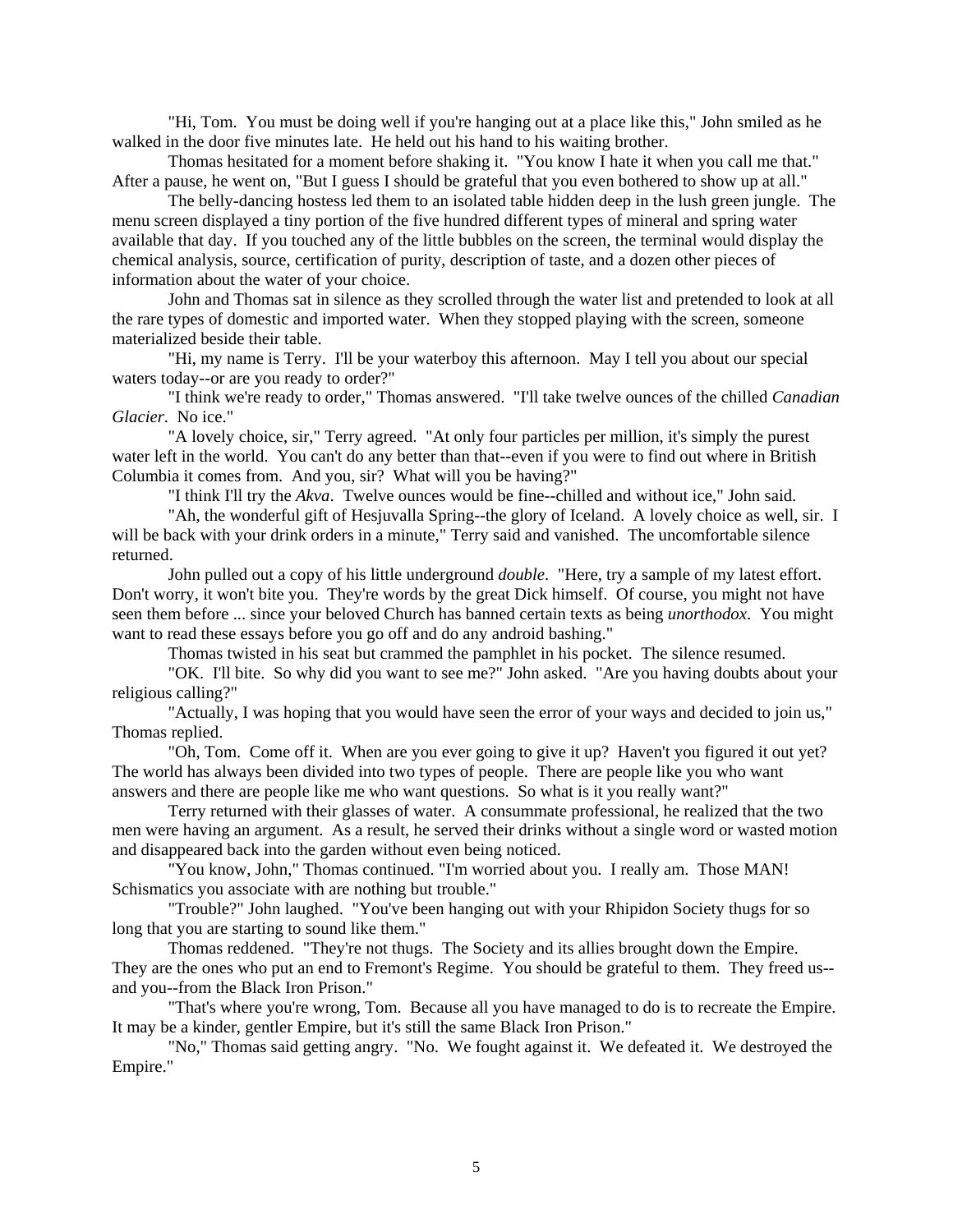# John gave him a sad smile and said, *"Remember #42. To fight the Empire is to be infected by its derangement. This is a paradox; whoever defeats a segment of the Empire becomes the Empire; it proliferates like a virus, imposing its form on its enemies. Thereby it becomes its enemies."*

Another long pause followed.

 "Well, I see that even my brother can quote scripture," Thomas frowned. "Of course, understanding the meaning of what was written is an entirely different matter .... But let's just pretend for a moment that I agree with you. According to that line of reasoning, you would be arguing that if you Schismatics should happen to defeat us, then you will become like us. You will be the new Empire."

 "Absolutely." John smiled. "But after us will come new schismatics. And after them, even newer ones. And each tiny correction will bring us that much closer to the One Mind."

 "Forget it." Thomas pushed his chair away from the table. "I never could argue with you. And you've gotten crazier than ever. I should have known that there was no point in wasting my time talking to you." Thomas stood up, tossed a \$50 coin on the table to cover the cost of the expensive imported water, and walked off.

"Hey, Tom!" John called out after him. "You never even touched your water!"

 A few minutes later, while John was still enjoying his glass of chilled *Akva* in the lush tropical comforts of the *Palm Tree Garden*, several Rhipidon Society Enforcers made an abrupt appearance around the table.

Somewhere down the street, Thomas hid his brother's pamphlet deep in the folds of his robe with one hand while he fumbled to open his pill box with the other. The pills scattered all over the sidewalk. Thomas looked up into the sky and muttered, "Oh, Dick. What have I done?"

**\_\_\_\_\_\_\_\_\_\_\_\_\_\_\_\_\_\_\_\_\_\_\_\_\_\_\_\_\_\_\_\_\_\_\_\_\_\_\_\_\_\_\_\_\_\_\_\_\_\_\_\_\_\_\_\_\_\_\_\_\_\_\_\_\_\_\_\_\_\_\_\_\_\_\_\_\_\_\_\_** 

The End

## **Philip K. Dick: A letter to Richard Geis from** *Psychotic* **#20 (December 1967): p. 18**

 Thank you for your nice letter and the copy of PSYCHOTIC. It is a good fanzine, I think; there is a proper amount of material devoted to s-f and not so much gossip that is used as filler for so many fanzines. (What it was like crossing the country in my VW, etc.). Your comment on MAN IN THE HIGH CASTLE interested me; I agree it's the best I've done. The man Tagomi is as real to me as anyone I know, and, to speak cornily, I wrote my heart out in depicting his tribulations…and especially the scene -- which is the climax of the novel -- when he refuses to turn the captured jew over to the Nazi officials. Tagomi's state of mind at that moment reminds me of a phrase by the Irish poet James Stephens; he speaks of timid rage. I will always love Mr. Tagomi for refusing to comply with the Germans' request; it is one of those tiny heroisms which is overlooked and yet fills a great part in the living of human -- true human -- life.

 I also liked your review of my novel ZAP GUN. I would say that it is the most astute so far of any comments on any of my writing. It forms an interesting contrast to Judy Merril's lengthy analysis of my overall work in the November F&SF, which although brilliant, has no relationship to my work whatsoever. She has manufactured it all in her own mind. What especially impressed me was the amount of synopsis -- and accurate -- which you developed in a signle page. Have you considered the possibility of writing professionally? I think you should. You say a lot in a few words, and what you say is both interesting and meaningful. (My ego thanks you, kind sir.)

 One final word. Yes there is a basic satire and humor throughout my writing. Like Abraham Lincoln, I have to see the funny side of life, the pataphysical side, or otherwise the tragedy, the many little sorrows, become too much for me.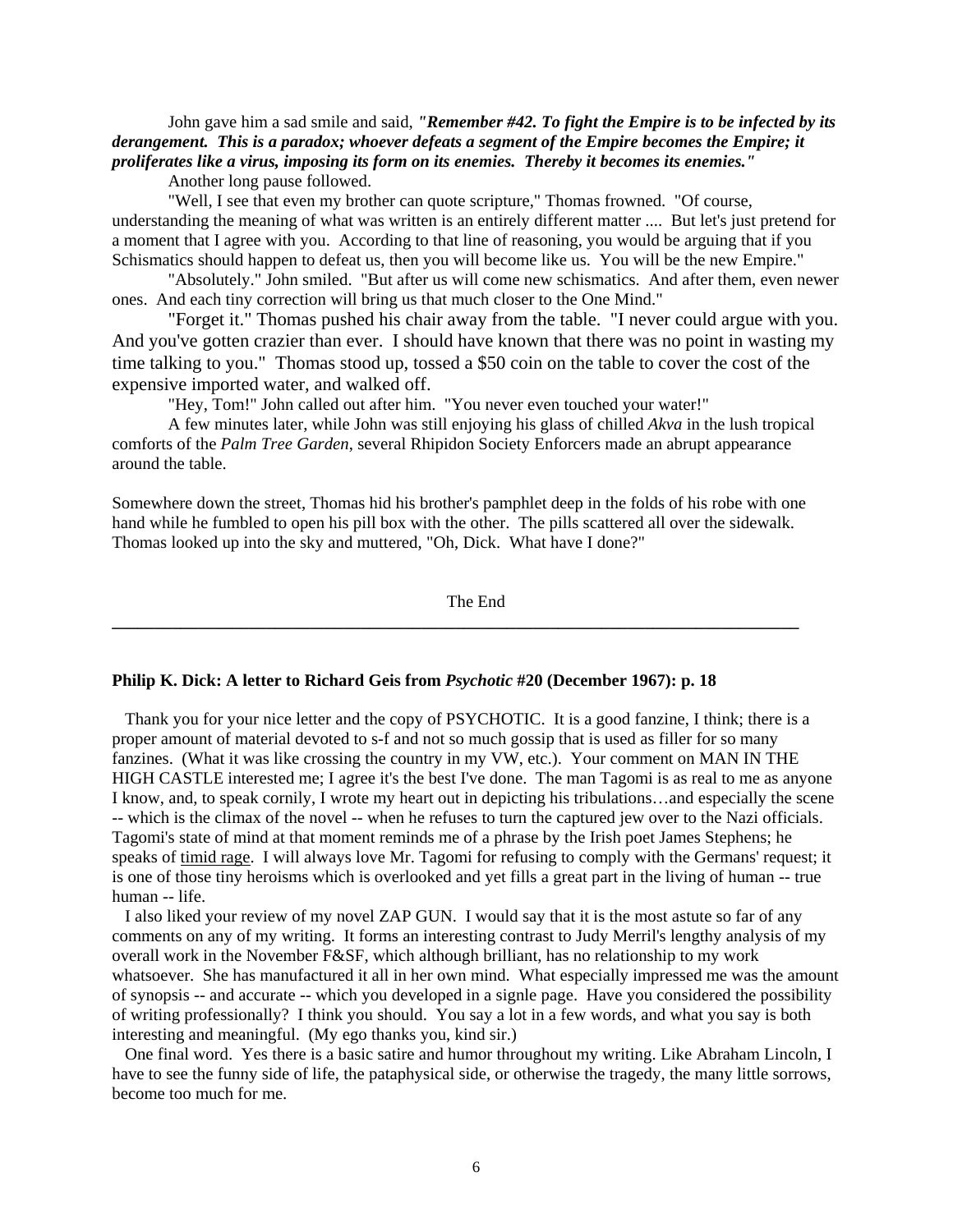#### **Frank Bertrand: "Reality Therapy"**

### *Reality Therapy (for Philip K. Dick)*

 Fragile blue flowers in a mountain Spring, Among the concealing corn; death rising From the damp earth on short stalks. Wring Off the stubbled blue plants now disguising His reality as though a glass, dark Ly reflected some Bosch profanity. Even though his mind be ravaged and stark Naked, offer him some of your insanity.

### **Joe Vitale: THE WORLDS OF PHILIP K. DICK: AN INTERVIEW WITH AMERICA'S MOST BRILLIANT SCIENCE-FICTION WRITER** *The Aquarian 11 Oct. 1978*

**AQUARIAN:** When did you decide that you wanted to be a science fiction writer?

**\_\_\_\_\_\_\_\_\_\_\_\_\_\_\_\_\_\_\_\_\_\_\_\_\_\_\_\_\_\_\_\_\_\_\_\_\_\_\_\_\_\_\_\_\_\_\_\_\_\_\_\_\_\_\_\_\_\_\_\_\_\_\_\_** 

\_\_\_\_\_\_\_\_\_\_\_\_\_\_\_\_\_\_\_\_\_\_\_\_\_\_\_\_\_\_\_\_\_\_\_\_\_\_\_\_\_\_\_\_\_\_\_\_\_\_\_\_\_\_\_\_\_\_\_\_\_\_\_

**DICK:** Well, I knew I wanted to be a writer of some sort very early in my life. My mother was an editor for the U.S. Department of Labor but her ambition was to write and sell stories and novels. It was from her that I got the idea that writing was a very important thing.

 I started on my first novel when I was 13 years old. It was called "Return to Lilliput" and was never completed.

 I got interested in science fiction, however, totally by mistake. I was interested in science when I was a boy. I wanted to be a paleontologist. One day I went to the local candy store to buy a copy of *Popular Science* and came across something by mistake called *Stirring Science Stories*. I didn't really know what it was but it only cost 15 cents (a nickel more than a comic book). What it turned out to be, of course, was a science fiction magazine (at that time called Pseudo-Science). And, boy, there were some really great stories in there! People went back in time, other people fell over a wall that only had one side so when they fell over they were back on the first side again, others traveled to the center of the universe where there was a gigantic flat plane where you could walk around.

**AQUARIAN:** A point that was discussed at length in a *Rolling Stone* article about you in 1975 was the break-in at your house in San Rafael in November 1971. Your home was burglarized, your file cabinets blown open and many of your personal papers stolen. The crime has never really been solved and you have stated that you think it was perpetrated by people who were trying to discredit you. Has any new evidence about the burglary surfaced in the intervening years? Are you more certain now about exactly what happened and why?

**DICK:** That whole thing is something that fills me with a great deal of anxiety. I try not to think about it.

 No new evidence has surfaced since then. I don't think any will. The only thing's that happened since then is that a producer came down to visit me one time from Hollywood and said, "I've researched you and know you were driven out of Marin County (which is where the break-in took place)." And I said, "really?" And he said, "Yeah, you were a dope guru to high school kids and someone took a shot at you." And I said, "Gee, that's really interesting. I always wondered why the cops told me to get out of Marin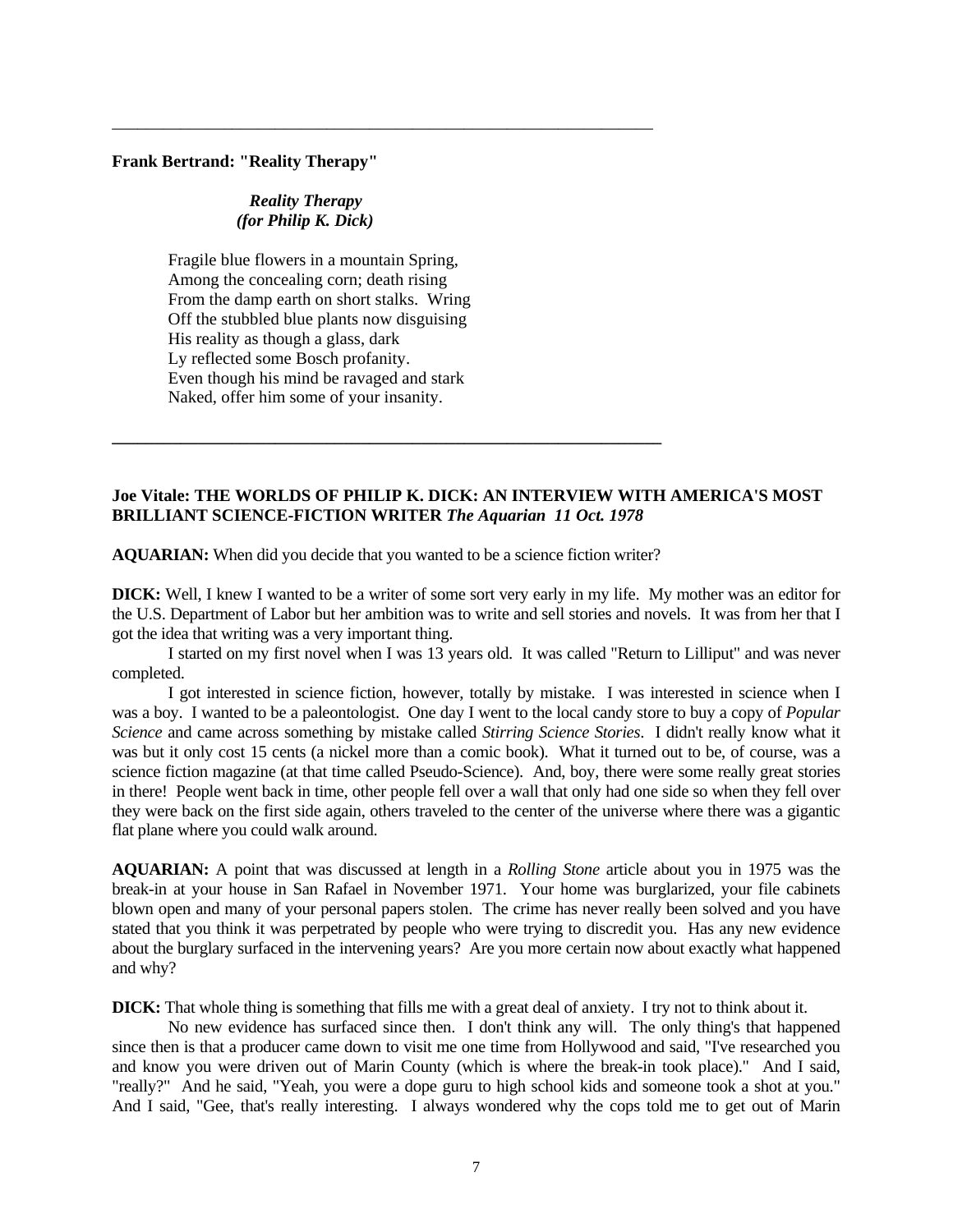County or I'd be shot in the back some night or worse." Obviously that's what the cops thought I was. It's like in my novel, *Flow My Tears, The Policeman Said* (1974), where the cops know more about you than you know yourself. I didn't know I was a dope guru to high school kids. I had lectured to high schools in Marin County. I had never discussed dope. But maybe they put together the fact that I've dealt with drugs thematically in my work and the fact that high school kids were always coming to my house and concluded that I was a pusher.

 I remember after the burglary the police questioned me as to whether I was "teaching" the kids things. I had posters on my walls from the Russian Revolution, which I thought were very beautiful aesthetically, but they did say things like, "Workers of the World Unite. You have nothing to lose but your chains."

 I mean, its a very frightening thing when the head of a police department tells you that you better leave the county because you have enemies, and you don't know who these enemies are or why you've incurred their wrath.

 I moved to Canada for a while and then down here to Orange County. I've cut my ties with just about everyone I knew in Marin County. I don't know if I'll ever find out what really happened. This whole thing is still very traumatic for me.

**AQUARIAN:** It seems that, throughout your career, you've always put yourself in a vulnerable position by opposing powerful forces within the country. Back in the 1950s, you published several short stories and novels that could have been labeled "subversive." In fact, you were one of the only science fiction writers doing those kinds of stories. Didn't they get you into trouble with the authorities?

**DICK:** They did more than that. They got me many friendly visits from Mr. Smith and Mr. Scruggs of the FBI. They were members of the famous "Red Squad."

 They came to my house every week for what seemed like ever and ever and ever. And they asked many questions about my life and my writings and my political philosophy.

 This, of course, made me very angry and very frightened. They asked me all about my wife, about her political philosophy, about what student groups she belonged to.

 I mean I honestly expected to be called before the House Un-American Activities Committee. But I guess they didn't consider science fiction writers that important.

**AQUARIAN:** Do you think there's any connection between that and the break-in at your home?

**DICK:** I really don't know. In the early Sixties I *did* write a novel about a phony war between the United States and Russia that's carried out with the sole purpose of keeping the citizens of those countries underground while the leaders lived in palatial splendor above ground. (*The Penultimate Truth*, 1964) In the novel, some Americans and some Russians are able to get above ground and find out what's really going on and they become friends.

 Now maybe certain people thought this was too close to the truth and that I had some kind of information. Maybe that's why they wanted to get my files. I don't know.

 At least Mr. Smith and Mr. Scruggs had the decency to identify themselves. I wish whoever it was that broke into my house had left a note saying "We are so-and-so, and we can be reached at the following number if you have any questions."

 Years later I wrote away for my FBI file under the "Freedom of Information Act." Do you know what I had in it? Things like "...has a long beard and frequented the University of Vancouver." "Frequented the University of Vancouver." I delivered a lecture there! I was granted an honorary doctorate and was a guest of the faculty club. They made it sound like I hung out in the shadows selling dope.

**AQUARIAN:** Since drugs have cropped up in the discussion, it's no secret that many of your novels have been seen as "drug-oriented" or as outgrowths of your own drug experiences. Since one of your most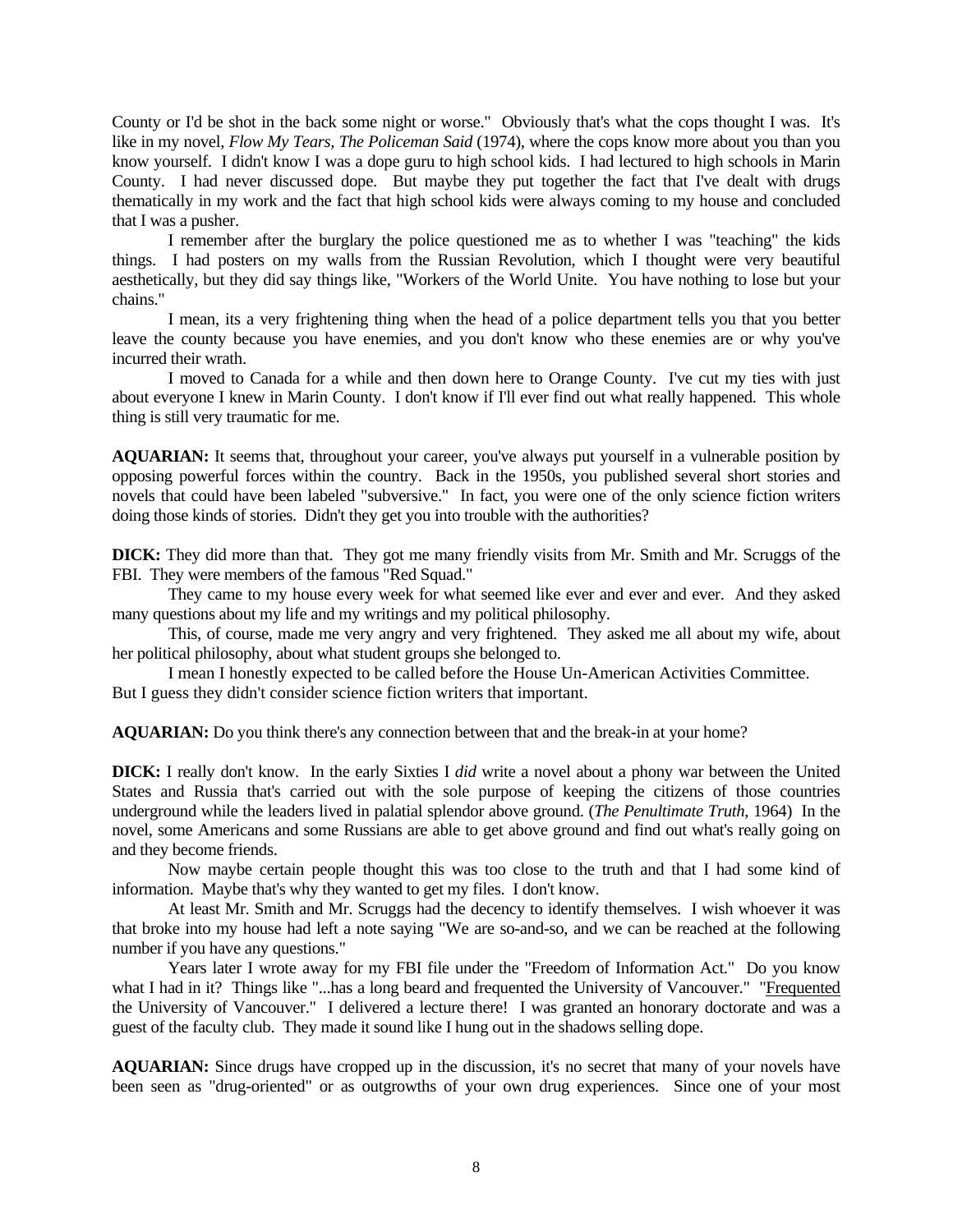enduring themes has been the breakdown between illusion and reality, has drug taking been a positive influence in this regard?

**DICK:** No, absolutely not. There's nothing good about drugs. Drugs kill you and they break down your head. They eat your head. In "White Rabbit," Grace Slick says, "feed your head." But I say, "What are you really feeding it?" You're feeding it itself. Drugs cause the mind to feed on itself.

 Look, I'll be honest with you. There was a time in my life when I thought drugs could be useful, that maybe if you took enough psychedelics you could see beyond the illusion of the world to the nature of ultimate reality. Now I think all you see are the patterns in the rug turning into hideous things.

 A friend of mine had a shower curtain with tigers on it. You know, one of those prints. During an LSD trip once, the tigers started moving and tried to eat him. So he ran outside into the back yard and burned the shower curtain.

That epitomizes drugs to me: some guy in his back yard burning his shower curtain.

 I used to think that drugs put you in touch with something. Now I know that the only thing they put you in touch with is the rubber room of a psychiatric hospital.

 My drug experiences have not manifested themselves in my work. Many critics have said that *The Three Stigmata of Palmer Eldrich* (1965) was the first "LSD novel." I wrote that after reading a magazine article on hallucinogenics by Aldous Huxley.

Drugs have taken the lives of some very, very dear friends of mine.

**AQUARIAN:** Then what is the major influence on your work?

**DICK:** Philosophy and philosophical inquiry.

 I studied philosophy during my brief career at the University of California at Berkley. I'm what they call an "acosmic pan-enthiest," which means that I don't believe that the universe exists. I believe that the only thing that exists is God and he is more than the universe. The universe is an extension of God into space and time.

 That's the premise I start from in my work, that so-called "reality" is a mass delusion that we've all been required to believe for reasons totally obscure.

 Bishop Berkeley believed that the world doesn't exist, that God directly impinges on our minds the sensation that the world exists. The Russian science fiction writer Stanislaw Lem poses that if there was a brain being fed a simulated world, is there any way the brain could tell it was a simulated world? The answer, of course, is no. Not unless there was a technological foul-up.

 Imagine a brain floating in a tank with millions and millions of electrodes attached to specific nerve centers. Now imagine these electrodes being selectively stimulated by a computer to cause the brain to believe that it was walking down Hollywood Boulevard chomping on a hamburger and checking out the chicks.

 Now, if there was a technological foul-up, or if the tapes got jumbled, the brain would suddenly see Jesus Christ pass by down Hollywood Boulevard on his way to Golgotha, pursued by a crowd of angry people, being whipped along by seven Roman Centurions.

 The brain would say, "Now hold on there!" And suddenly the entire image would go "pop" and disappear.

 I've always had this funny feeling about reality. It just seems very feeble to me sometimes. It doesn't seem to have the substantiality that it's suppose to have.

 I look at reality the way a rustic looks at a shell game when he comes into town to visit the fair. A little voice inside me says, "now wait just a second there..."

**AQUARIAN:** Religion and religious inquiry also occupy a very prominent place in your writing.

**DICK:** I've always been interested in religion. In man's relationship with his god, what he chooses to worship. I was raised a Quaker but converted to Episcopalianism very early in my life.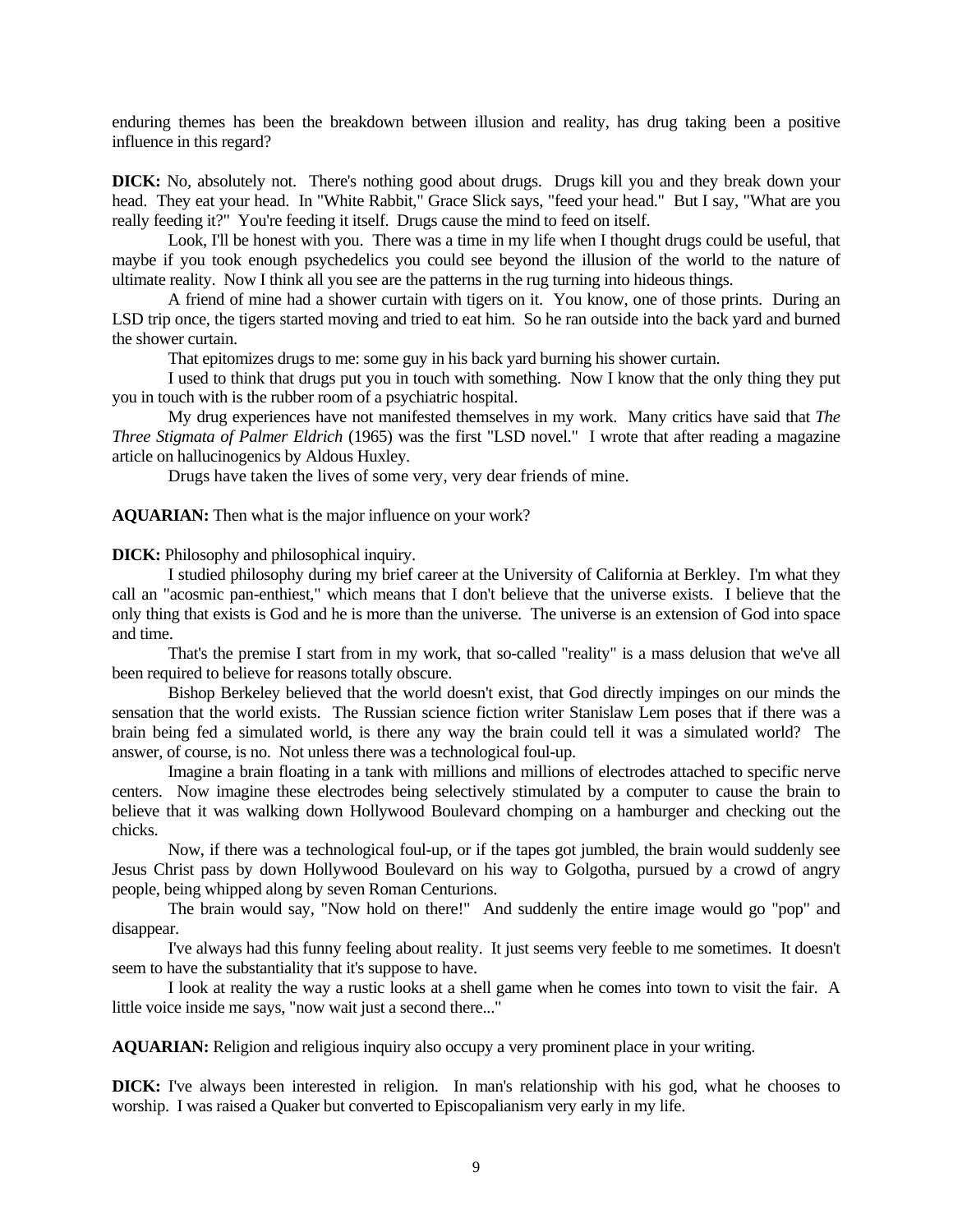The new novel I'm currently working on for Bantam Books has its basis in theology and what I've had to do, in short, is to create a new religion right from scratch.

It reminds me of something a girl said to me a couple of weeks ago. She said, "You're really smart, too bad you're not religious." (Laughs) And here I am doing nothing all day but reading the Bible, the Apocrypha, the writings of Gnosticism, histories of Christianity. I'll tell you, I could go out and get a degree in theology right now!

 It seems like a natural progression of sorts. I got badly burned in the political arena. I was hounded by Mr. Smith and Mr. Scruggs. I would literally get thrown out of Socialist and Communist Party meetings when I was in college for disagreeing with party doctrine. And so I turn to religion, and I find incredible bigotry. Two thousand years of history and the names change but the activity remains the same. Somebody was always throwing someone else into prison for his beliefs or burning him at the stake.

 I believe that the establishment churches have lost the keys to the kingdom. They don't even know what the Kingdom of God is.

 It's like some guy who loses the keys to his car. He knows he had them a second ago but now they're gone. The churches, however, don't even know what the car looks like anymore. They can't even give a description of it to the cop.

 Organized religion is crooked, dumb, and it's lost the keys. I mean, it's OK to be crooked and dumb, we're all crooked and dumb. But the tragedy is that they've lost the keys. They can't even point us in the right direction much less take us there.

 The whole question of religion is very melancholic. It makes me very sad really. I mean, I've read so much and still, I haven't found God. We have a "deus abscondatus," a hidden God. As Plato says, "God exists but He is hard to find."

 I've spent the majority of my life studying and reading and seeking God, but, of course, the thing is you can't find God. God has to find you. I've learned that.

**AQUARIAN:** To abandon your themes for a moment and talk about your style, your writing has always been concerned with people rather than technology. Other science fiction writers concentrate on the nature of alien environments, methods of time and space travel, etc., but you're more concerned with human beings, their interactions, their everyday affairs. How do you account for this?

**DICK:** During the time when I was first beginning to write, I was kind of experimenting with different characters. I was looking for a type of person who would express my innermost observations, ideas, desires.

 I was reading a lot of English and American literature, all the novels of Huxley, all the novels of Orwell, Maugham, Thomas Wolfe, D. H. Lawrence. And when I was reading Sinclair Lewis' *Babbbit*, I found my character. Babbit. You know, Babbit walks around saying things like, "My car is not gonna start today. I know it, I know it." Everybody else just gets into their cars and turns the keys and they don't think about it. Not Babbit. And so I said, "There's my character. That's him."

 You can say I'm like the Nineteenth Century French novelists. I write about the human predicament. And it doesn't matter if it's centuries in the future, the predicament is still the same.

 I'm with the little man. I wouldn't be with the "supermen" characters for all the money in the world. You know, the characters in Ayn Rand and Heinlein who have such a contempt for everybody. Because one day that little man is gonna rise up and punch the superman out and I want to be there when it happens.

**AQUARIAN:** In terms of broad acceptance, science fiction has undergone quite a change in the last few years. Always considered a popular, inferior brand of writing, it has now been accepted, not only by the masses but by the academic community. Science fiction courses are now part of almost every English department, people are doing theses and doctoral dissertations on science fiction. What do you think of all this?

**DICK:** I hate it. I just hope we can survive it.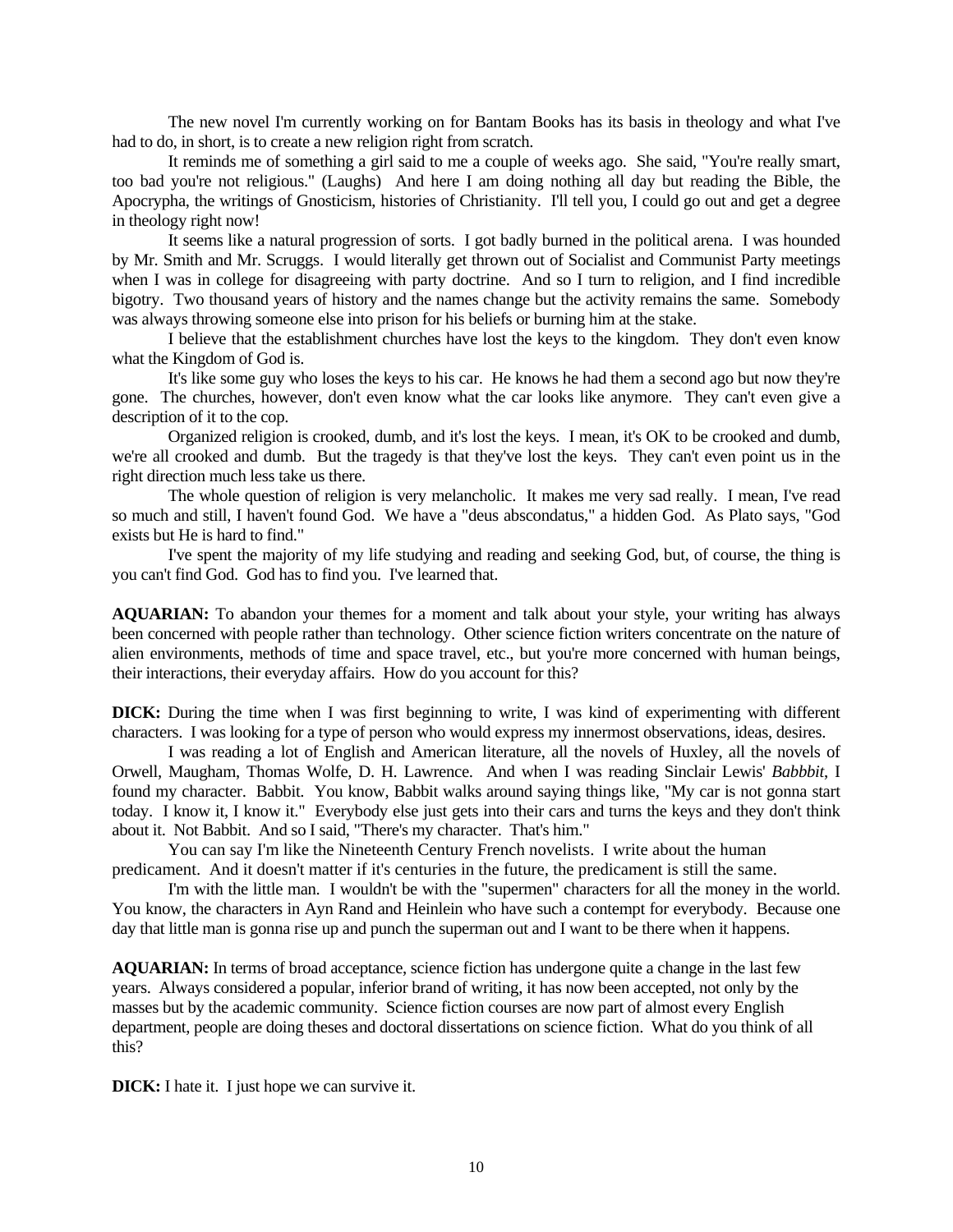You know, we've survived complete obscurity. We survived complete condescension, the "are you people really doing anything serious?" attitude. I hope we can survive acceptance. It's really the most dangerous thing.

 You know, sometimes I think it's all a plot, to praise you and accept you and treat you like a serious literary form. Because in that way they can guarantee your demise.

 The only thing that's worse than being treated as "not serious" is being treated as "serious." I'd much rather be ignored. And this "scholarly" science fiction criticism is the worst.

You know, if they can't destroy you by ignoring you, they can destroy you by annexing you.

 They, the literary critics, write these incredibly turgid articles which see all this "meaning" in your writing. The end result, I guess, is to drive all your readers away screaming.

**AQUARIAN:** What is the most important quality for a writer to have?

**DICK:** A sense of indignation. As I said, science fiction was effective for so many years because it was a rebel art form. It wasn't accepted. The idea was to offend people. But not just with garbage. Just because something is offensive crap doesn't necessarily mean it's any good.

 But there is nothing else, really, for a writer to do. He must offend people if he's going to be effective. It's like someone once said about opera. "Stab a tenor and he sings." Stab a writer - or step on his toes - and he'll write. It's an automatic reflex reaction. A writer writes because it's his response to the world. It's a natural process, like respiration.

 But above all, a writer must have a capacity for indignation. The capacity for indignation is the most important thing for a creative person. Not the aesthetic capacity but the capacity for indignation. And especially indignation at the treatment afforded other people.

 It's like the trials of the dissidents that are going on now in Russia, or when you see a blind and deaf baby on TV like I did last night.

 To see some of the things that are going on in the world and to feel indignant, at God, at the Soviet Union, at the United States, at the military, *that* is the greatest capacity in the world. To see a blind and deaf baby and to feel anger, to feel fury, at the starving of children and the arrest of political dissidents. That is the basis of the writer.

**\_\_\_\_\_\_\_\_\_\_\_\_\_\_\_\_\_\_\_\_\_\_\_\_\_\_\_\_\_\_\_\_\_\_\_\_\_\_\_\_\_\_\_\_\_\_\_\_\_\_\_\_\_\_\_\_\_\_\_\_\_\_\_\_\_\_\_\_\_\_\_\_\_\_\_\_** 

\_\_\_\_\_\_\_\_\_\_\_\_\_\_\_\_\_\_\_\_\_\_\_\_\_\_\_\_\_\_\_\_\_\_\_\_\_\_\_\_\_\_\_\_\_\_\_\_\_\_\_\_\_\_\_\_\_\_\_\_\_\_\_\_\_\_\_\_\_\_\_\_\_\_\_\_\_\_

### **Frank Bertrand: Another** *Dr. Futurity* **translation found**

*Tajidi mesa sto horo kai to chrono*  Tr. Dimitris Panagiotatos Athina: Antikosmoi, 1976

## **Future Boy: a conjecture**

So, let's pretend that the mormons are right. I was once told that mormons believe that if you are a really good mormon you get your own planet when you die. Suppose that is true then our planet, our reality, could in fact be the fabrication of a long since dead mormon. A good mormon but one with a twisted sense of humor and a bit of an ego. So he created a world in which mormonism is not the oldest religion and instead came up with Judaism and Hinduism, etc. etc. etc. If this is the case then that means the gnostics were right. This world was created by an "evil" demi-urge who is actually subordinate to a higher being but who doesn't know that because he's deluded himself. Mormonism could actually be really old but then for us the concept of "old" is really meaningless. Gods exist outside of time and logically so should their creations. But because of our design we are forced to view time in a strictly horizontal, linear sense. Unless the veil is lifted, as it was for PKD. Maybe the whole "pink light" thing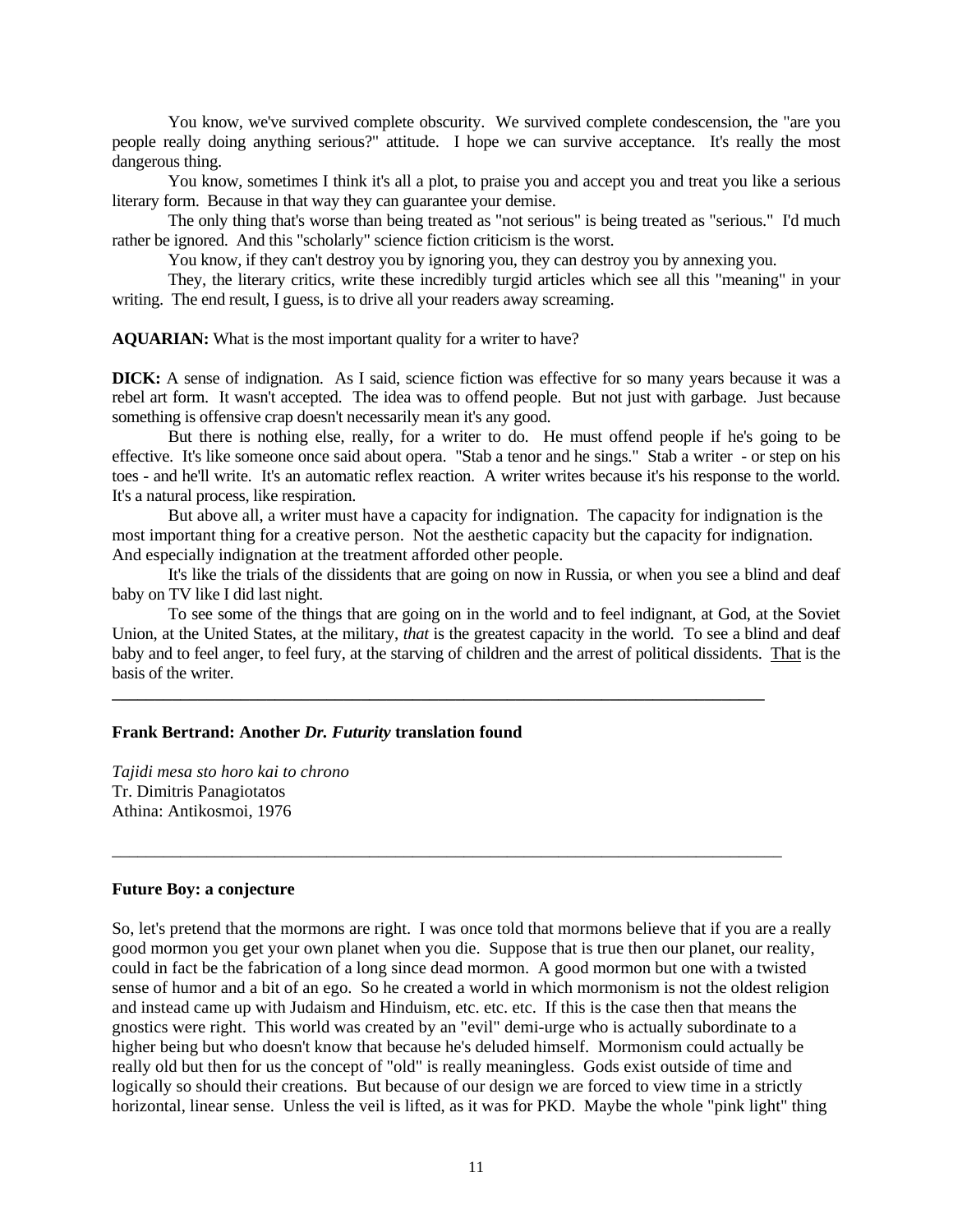and that guy in PKDs head was actually a neighboring planet-owning mormon trying to show him how deluded our particular creator has become. Which would mean that Jesus was a messenger from that same mormon of perhaps from the higher being who tried to straighten everybody out but was just too cryptic. Maybe that guy in Phil's head who showed him ancient rome super-imposed over santa ana and who showed him the Black Iron Prison was just trying to show him that linear time is an illusion and that we're all simply fabrications. That ultimately for us life is meaningless and purposeless. But I guess if you can't tell the difference you might as well try and make something out of it. You know, play along. Of course, the mormons could be wrong. Comments, anyone?

# **Andre Welling: A whole lotta bibliography - a couple of German collections**

Philip. K. Dick: *Kosmische Puppen und andere Lebensformen*. *Ein Philip K. Dick-Reader* [trans.: *Cosmic Puppets and Other Life Forms. A PKD Reader*] Herausgegeben von Uwe Anton [edited by Uwe Anton]

\_\_\_\_\_\_\_\_\_\_\_\_\_\_\_\_\_\_\_\_\_\_\_\_\_\_\_\_\_\_\_\_\_\_\_\_\_\_\_\_\_\_\_\_\_\_\_\_\_\_\_\_\_\_\_\_\_\_\_\_\_\_\_\_\_\_\_\_\_\_\_\_\_\_

Deutsche Erstveroeffentlichung [German First Edition/Publication], Wilhelm Heyne Verlag, Munich: 1986. ISBN 3-453-31321-6

543 pages, full page pictures of Dick on pages 6 and 510, dedicated [by Anton] "Fuer Heike",

Collects a mix of NOVEL: *Cosmic Puppets*,

STORIES: (in order of appearance): The Defenders, Some Kinds of Life, A World of Talent, Null-O, Fair Game, Waterspider, Holy Quarrel, A Little Something For Us Temponauts, The Exit Door Leads In, Frozen Journey [Boy, alone this listing gives me a kick. A.W.],

ESSAYS: Strange Memories of Death, The Android and the Human, If You Find This World Bad, You Should See Some Of The Others,

INTERVIEW between Uwe Anton, Werner Fuchs and Philip K. Dick, conducted in METZ [France], 9/77.

[Reminiscence: a real good hunk of more esoteric Dickiana in German, handy and for a fair price, I enjoyed it GRREAT! and devoured it 13 years ago; in a way, this book was only possible by his death, when I think of it. A.W.] The other one:

*Die seltsamen Welten des Philip K. Dick* [trans: *The Strange Worlds of Philip K. Dick*] Herausgegeben von Uwe Anton [edited by Uwe Anton]

Corian Verlag Wimmer, Meitingen: 1984 [Edition Futurum, Band 7] ISBN 3-89048-207-4

160 pages, Title essay by Uwe Anton [p. 9], mixes translations of:

Roog, by Philip K. Dick In Pursuit of UBIK, by Michael Bishop Ist Gott ein negantropisches Wirbelfeld?, by Uwe Anton [original German] Die Macht des heimarmeme [letter from 2/2/1980], by Philip K. Dick Interview with Philip K. Dick, by Arthur Byron Cover [orig. *Vertex* Magazine, 2/74]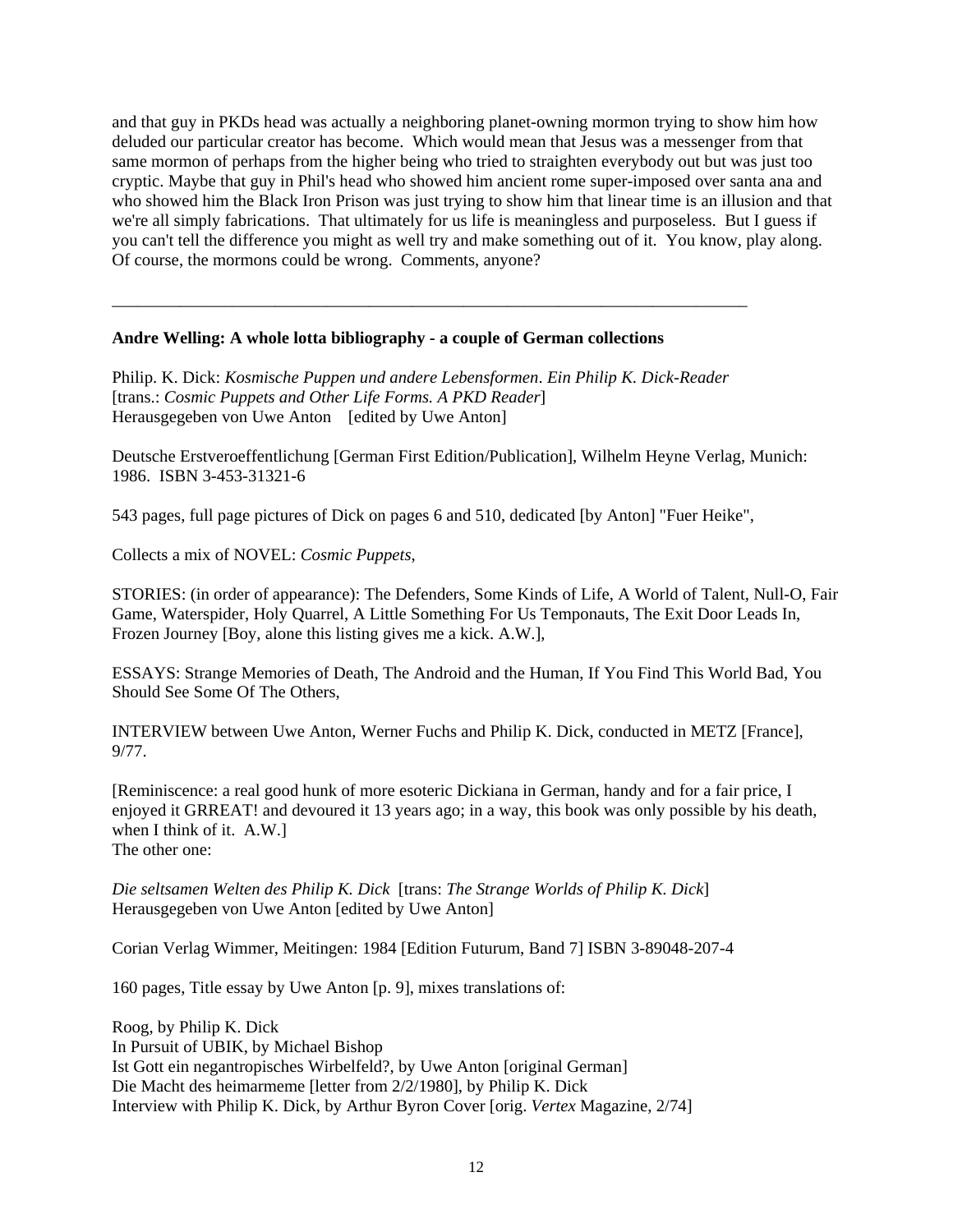The World She Wanted, by Philip K. Dick Man , Android and Machine, by Philip K. Dick Bibliographie [bibliography], by Uwe Anton

So both are selections / mixes for the more-than-casual Dick reader. The last one was pretty expensive!

## *A Late Night (marish) Thought About Dead Bug Words,*  **While Listening to QUEENSRŸCHE's song "Silent Lucidity"**  By Frank C. Bertrand

Perhaps you've recently had a PKDickian experience similar to mine.

\_\_\_\_\_\_\_\_\_\_\_\_\_\_\_\_\_\_\_\_\_\_\_\_\_\_\_\_\_\_\_\_\_\_\_\_\_\_\_\_\_\_\_\_\_\_\_\_\_\_\_\_\_\_\_\_\_\_\_\_\_\_\_\_

 I had to have surgery to fix a large, partially bound up right inguinal hernia, and while recovering, drifting in and out of a "percoset fog" – to help me cope with post-op "discomfort" (a wonderful medical euphemism for PAIN!) – I spent some of my lucid moments re-reading Dick's *Martian Time-Slip*. Doing so is something I try to do whenever possible because I've learned that the first time through one of his stories or novels things are not what they seem, to paraphrase Dick's favorite Gilbert & Sullivan quote.

 Now, it's not easy to forget the aptly named indigenous Bleekmen – Bleek, indeed, "dying out anyhow, the remnants getting more tattered and despairing every year." (Ch. 2) Or, the mysterious "autistic" child, Manfred Steiner and the nasty sounding neologisms he uses, *gubbish* and *gubble*. Speaking of which, I wonder if Phil was aware of Lord Byron's late 1816 gothic dramatic poem, *Manfred*? Or, that the German word, "stein," means *stone*?

> *Relax child, you were there But only didn't realize it and you were scared It's a place where you will learn To face your fears, retrace the years And ride the whims of your mind Commanding in another world*

But I was caught up quite short by the following, near the beginning of chapter eleven:

 "It [Jack Bohlen] poured its wet, sticky self near and nearer to her [Doreen Anderton], and the dead bug words popped from its mouth and fell on her. The dead bug words scampered off into the folds of her clothing, and some squeezed into her skin and entered her body."

#### DEAD BUG WORDS!

 What a stark, ominous Kafkaesque image these three little words conjure up, as though Gregor Samsa were painted by Munch or Bosch for a *Penthouse* centerfold. They are made even more so when compared with what Helio, a Bleekman, says about a book, Pascal's *Provincial Letters* (1657), he's been reading to Manfred:

> "The rhythms. Great prose establishes a cadence which attracts and holds the boy's wandering attention." (Ch. 13)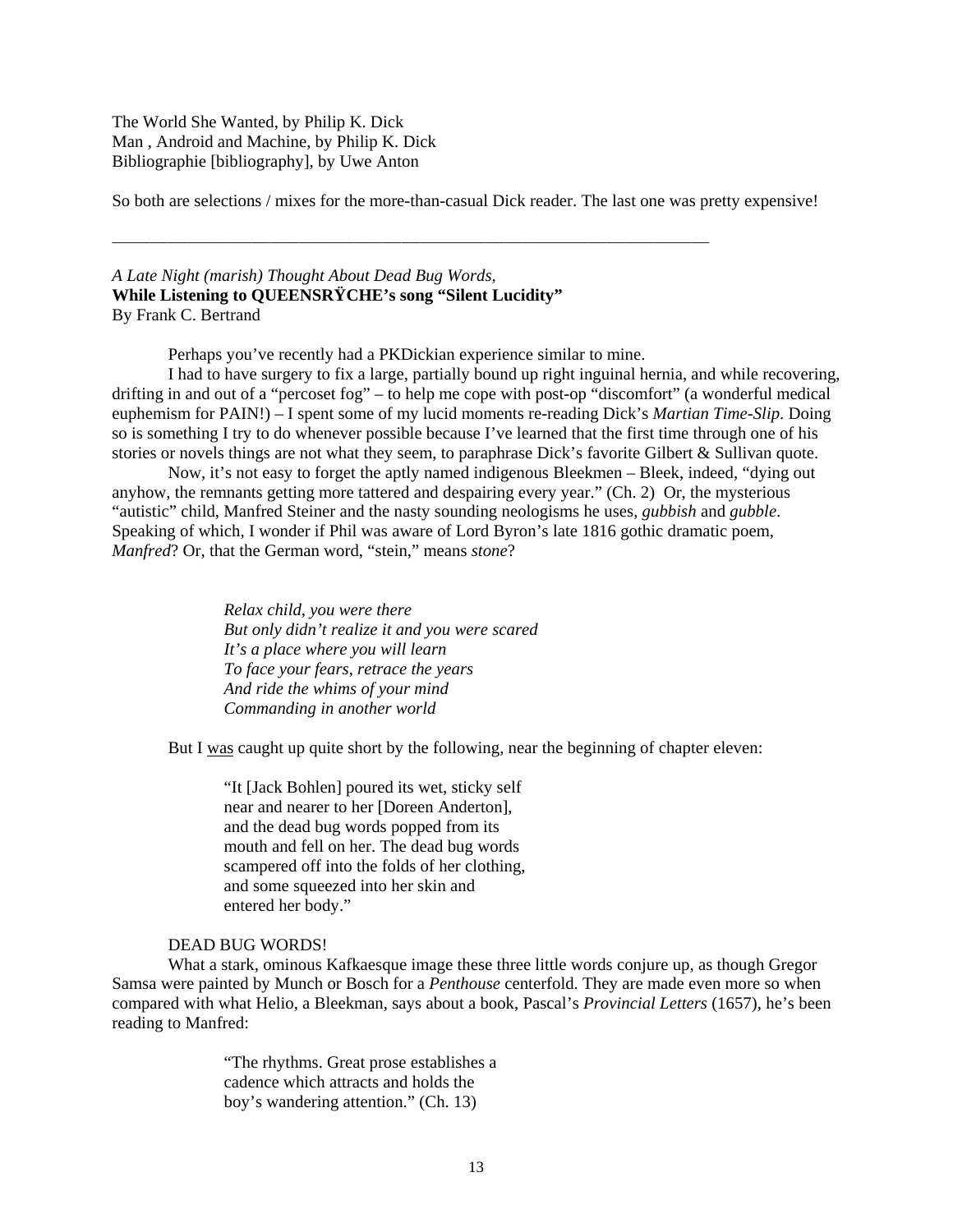Well, the cadence of "dead bug words" certainly held, and holds, my attention. They are crawling around and around in the shadowy recesses of my mind, like those ants on a moebius strip by Escher. And Hamlet's incisive injunction, "suit the action to the word, the word to the action, with this special observance, that you o'erstep not the modesty of nature," (III, iii) gives me little solace in trying to cope with them.

 It's certainly possible to relate them to the apparent theme of *Martian Time-Slip*, the nature and effects of schizophrenia, in particular as manifested by Jack Bohlen and Manfred Steiner. And we could point to what another character in the novel, Dr. Glaub (the German word, "glaube," means *trust*, *belief*), states about trying to communicate with Manfred:

> "…decades ago Jung cracked the private language of the schizophrenic. But in child autism, as with Manfred, there is no language at all, at least no spoken language. Possibly totally personal private thoughts…but no words."  $(Ch. 7)$

Also of importance is that the phrase – dead bug words – is, it seems, indeed a "personal private thought" of Manfred's as he observes, and introspectively describes, the interactions between Jack Bohlen, Doreen Anderton and Arnie Kott at a meeting, the narration of which occurs no less than three times – twice in Ch. 10 and once in Ch. 11 – each time progressively different with added details, the phrase being a part of the latter two.

And, it turns out, Phil Dick is of potential help when he writes, in his essay "How To Build A Universe That Doesn't Fall Apart Two Days Later," (1978, 1985) that: "The basic tool for the manipulation of reality is the manipulation of words. If you can control the meaning of words, you can control the people who must use the words." Or, in Ch. 4 of his 1959 novel, *Time Out Of Joint*, writes: "Central problem in philosophy. Relation of word to object… what is a word? Arbitrary sign. But we live in words. Our reality, among words not things."

Is Manfred Steiner manipulating reality in *Martian Time-Slip* with dead bug words, or living his reality among them?

> *The walls you built within Come tumbling down, and a new world will begin Living twice at once you learn You're safe from pain in the dream domain*

As Jack Bohlen thinks, in Ch. 9, "he [Manfred] does not perceive the rest of reality, which we do. And it is a dreadful section which he does see; reality in its most repellent aspect." But, then, he is the very same guy from whose mouth Manfred sees the dead bug words popping.

Just whose repellent section of "reality" is being featured in this novel? Maybe it, they, we, and this are all devolving into gubbish (entropy?), being eaten away by DEAD BUG WORDS…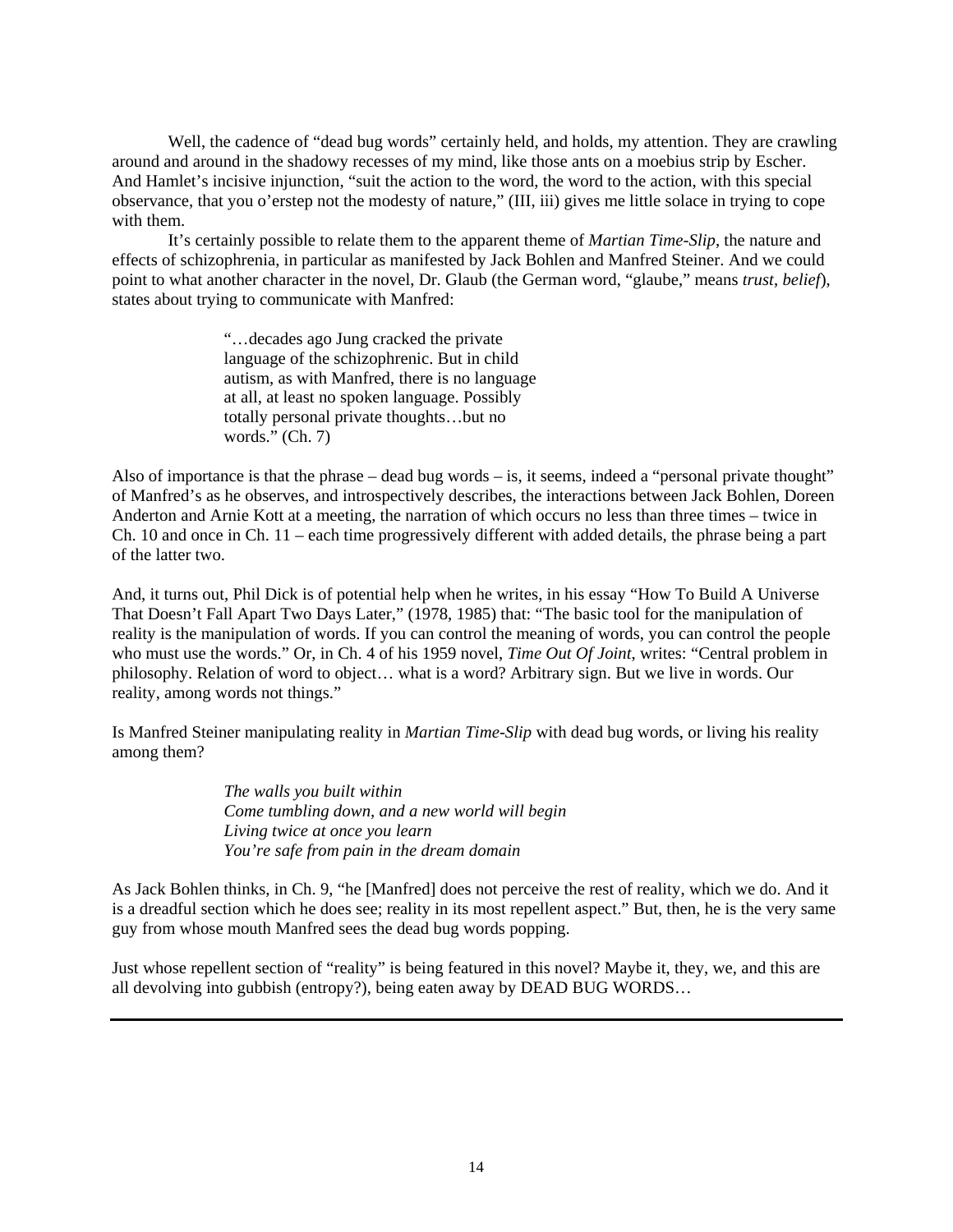#### *Martian Time-Slip***: a bibliography**

"All We Marsmen, 1" *Worlds Of Tomorrow*, Vol. 1, No. 3, August 1963, pp. 7-77. "Nous les Martiens," tr. ? *Revue Galaxie*, No. 32, December 1966

"All We Marsmen, 2" *Worlds Of Tomorrow*, Vol. 1, No. 4, October 1963, pp. 70-123 NUC 71-100127 U2191

*Kasei no tamu Surippu*, tr. Fusa Obi Tokyo: Hayakawa Shobo, 1966 [3129], 1980

*Tiempo marciano*, tr. ? Barcelona: Ed. Vertice (*Galaxia*, No. 62), 1967

*Nous les martiens*, tr. Piere Billon Paris: *Galaxie*, Nos. 32, 33, 34, December 1966, January 1967, February 1967

*Mozart fur Marsianer*, tr. Renate Laux Frankfurt (am Main): Insel-Verlag, 1973 ISBN 3-458-05857-5

*Noi Marziani*, tr. Carlo Pagetti Milano: Nord, 1973, 1983

*Martiaanse Tijdsverschuiving*, tr. Parma van Loon Amsterdam: Meulenhoff, 1974

*Martian Time-Slip*  London: New English Library, 1976, 1977, "Introduction" by Brian W. Aldiss ISBN 0-450-02978-6

 "Nous les Martiens," tr.? *Revue Galaxie*, No. 33, January 1967 "Nous les Martiens," tr.? *Revue Galaxie*, No. 34, February 1967

*Martian Time-Slip*  New York: Ballantine Books, 1964, 1976, 1981  $(4<sup>th</sup>$  edn.)

*Tiempo de marte*, tr. Norma B. de Lopez Barcelona: EDHASA Publishing, 1978 84-350-0193-8

*Tidsskredet*, tr. Peder Carlsson Jonkoping: Kindbergs, 1979

*Nous les martiens*, tr. Piere Billon Paris: Laffont, 1979

*Tiempo de marte*, tr. Norma B. de Lopez Buenos Aires: Editorial Sudamericana, 1979, "Introduction" by Brian W. Aldiss

*Mozart fur Marsianer*, tr. Renate Laux Frankfurt: Suhrkamp-Verlag, 1981 ISBN 3-518-37273-4

*Glissement de temps sur Mars*, tr. Henry-Luc Planchat Paris: Laffont, 1981, "Afterword" by Marcel Thaon 6389431

*Martian Time-Slip*  New York: Vintage Books, 1995 ISBN 0-679-76167-5

# **Patrick: Editorial Statement**

First a definition composed by Steve McGraw that I revised slightly. "Otaku" is a Japanese word for someone with a hobby that has become an unhealthy obsession generally characterized by exhaustive artifact collecting and fanatically detailed knowledge of some subject. The Otaku's social life and

\_\_\_\_\_\_\_\_\_\_\_\_\_\_\_\_\_\_\_\_\_\_\_\_\_\_\_\_\_\_\_\_\_\_\_\_\_\_\_\_\_\_\_\_\_\_\_\_\_\_\_\_\_\_\_\_\_\_\_\_\_\_\_\_\_\_\_\_\_\_\_\_\_\_\_\_\_